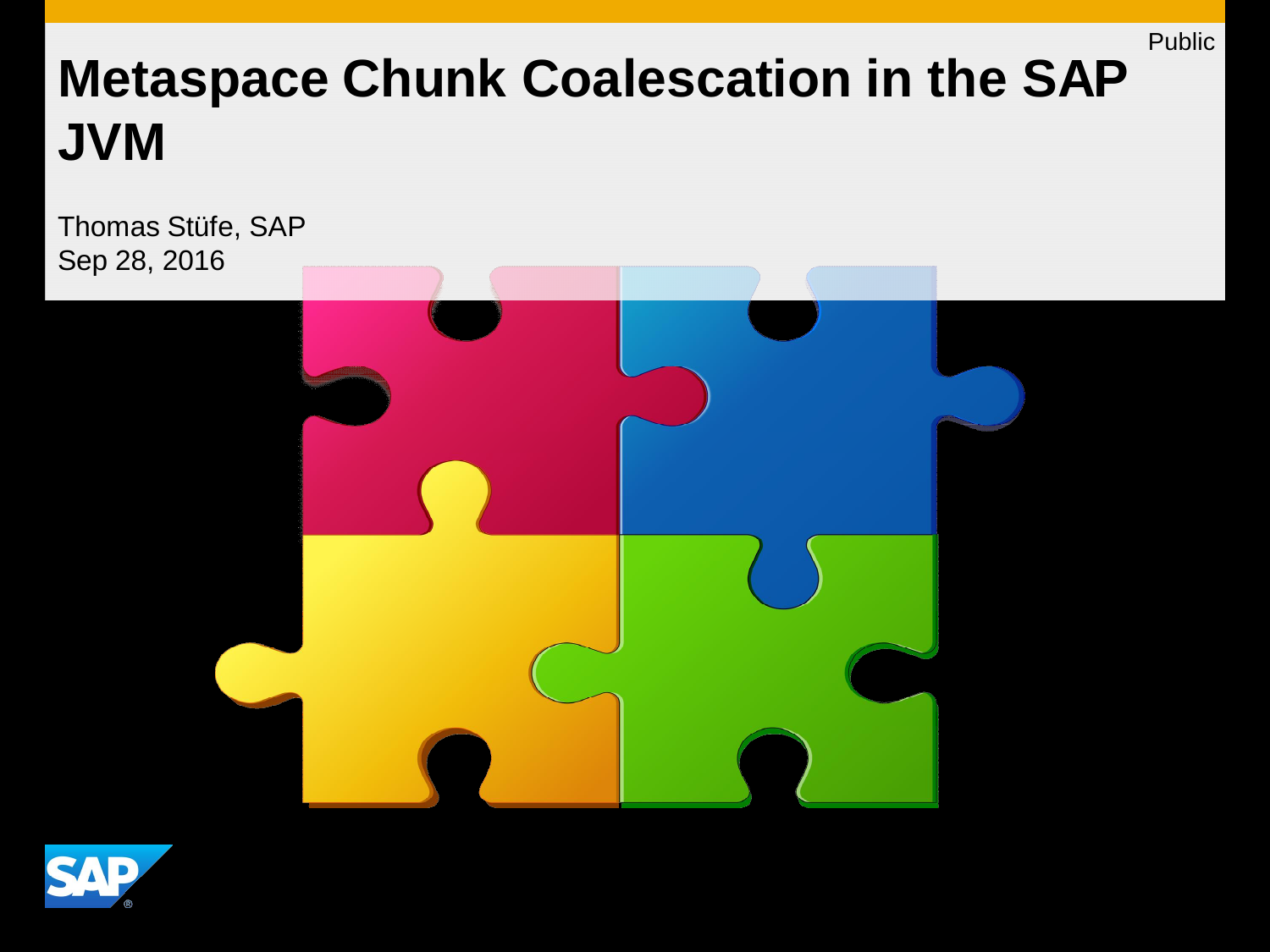#### **Metaspace Chunk Allocation**

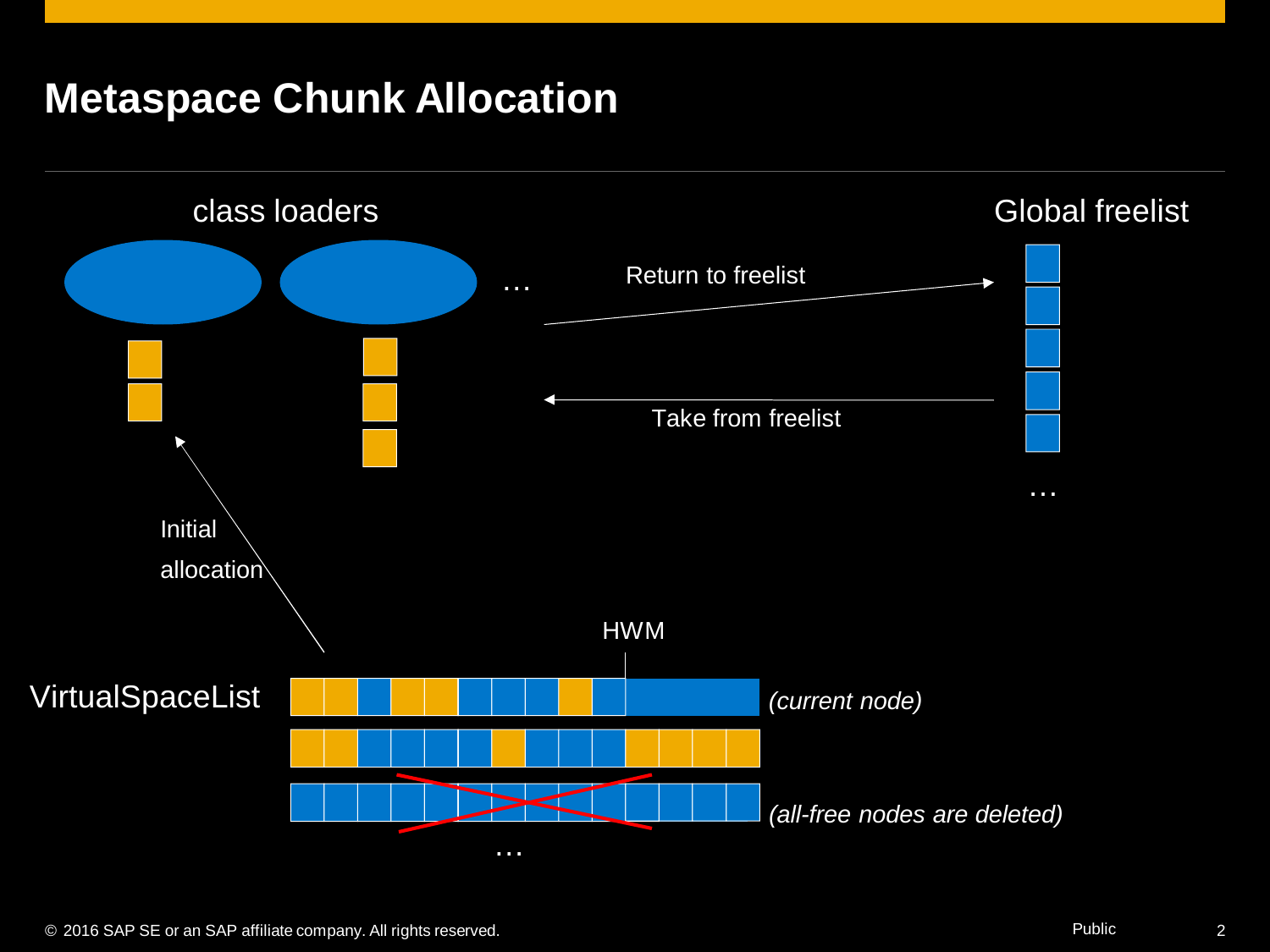#### **… x2 with compressed class space**

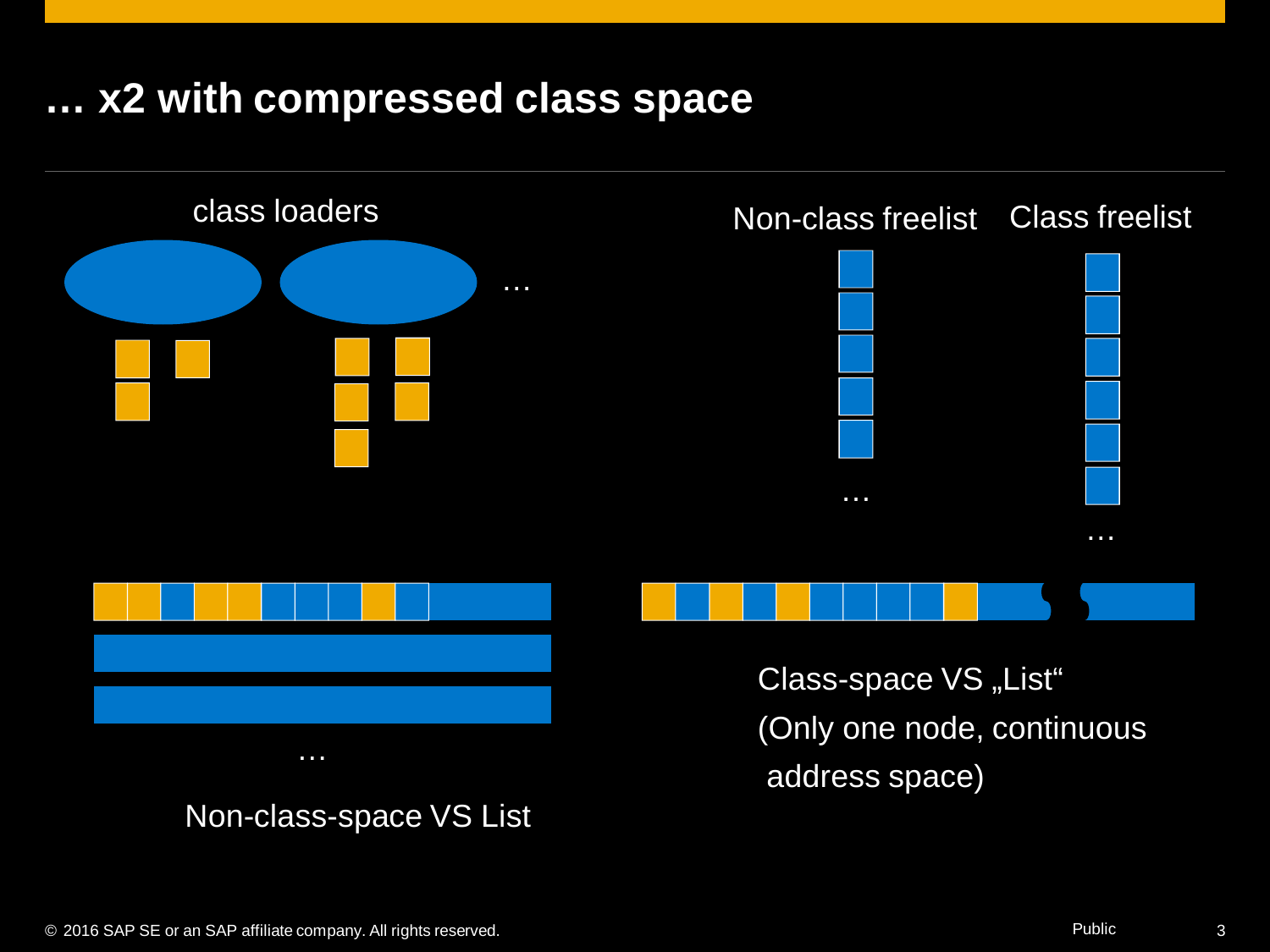#### **Metaspace chunk come in four sizes**

- "Specialized" (128 words), "Small" (256/512 words), "Medium" (4K/8K words), "Humongous" (large, variable sized)
- A class loader first gets 4 small chunks only after using them up, allocator switches to medium chunks.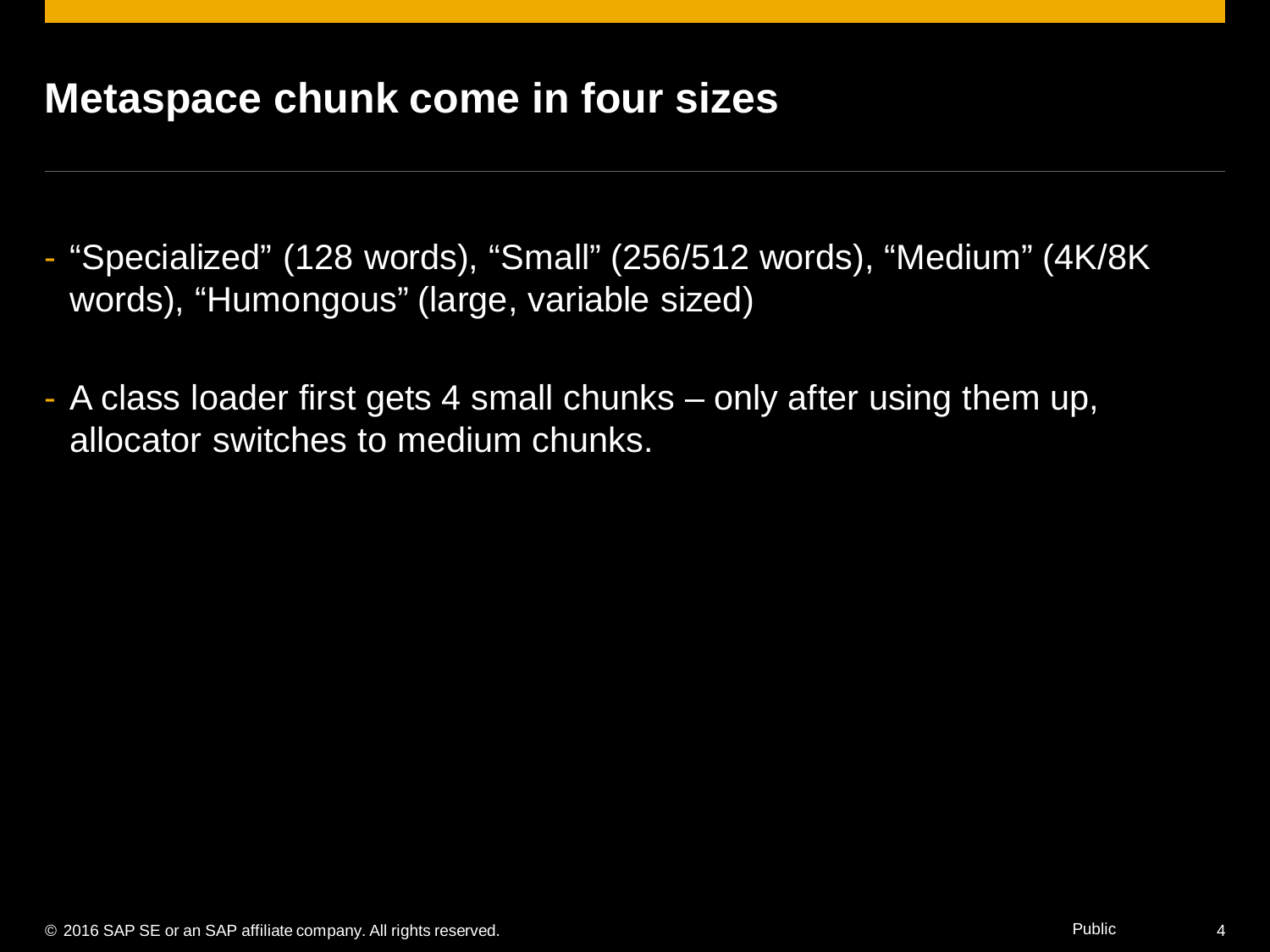# **Chunk Allocation (now)**

- Chunks cannot be moved
- *Chunks cannot be merged or split*
- Chunks are placed in order of allocation
- Chunks are allocated aligned to smallest chunk size

| ls,<br>$\mathsf{D}$ | sm | sm | <sub>S</sub><br>p | medium                                               | sm | medium | sm |  |
|---------------------|----|----|-------------------|------------------------------------------------------|----|--------|----|--|
|                     |    |    | ł.                | $\pm$<br>$\mathbb{R}^+$<br>May lead to fragmentation |    |        |    |  |
|                     |    |    |                   |                                                      |    |        |    |  |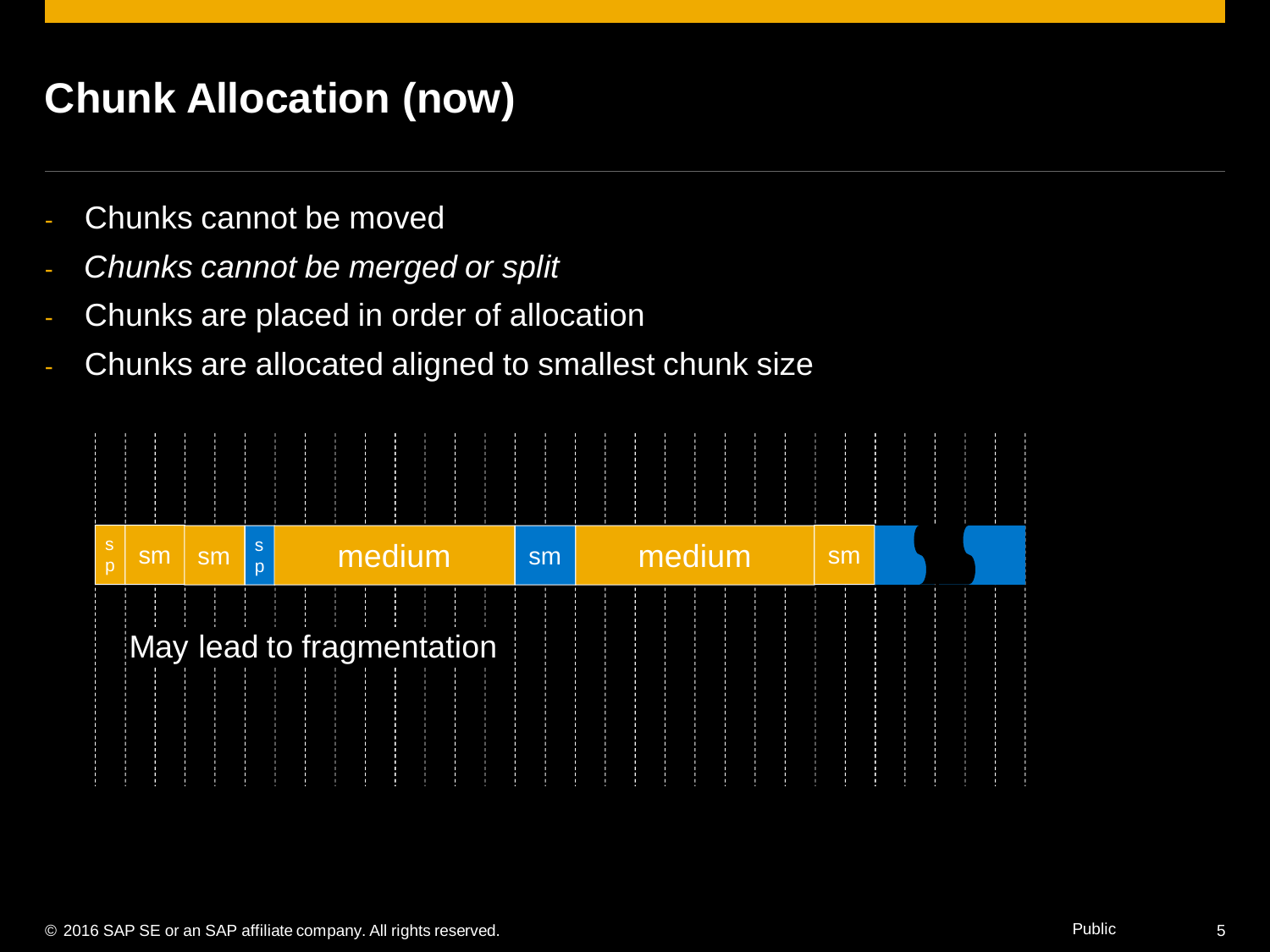#### **The Problem**

*Chunk cannot be changed in size, cannot be split or merged*

- We may get an OOM \*even though\* the majority of the metaspace may be free: the metaspace may be already chopped up into chunks of the wrong size.



be used as a medium chunk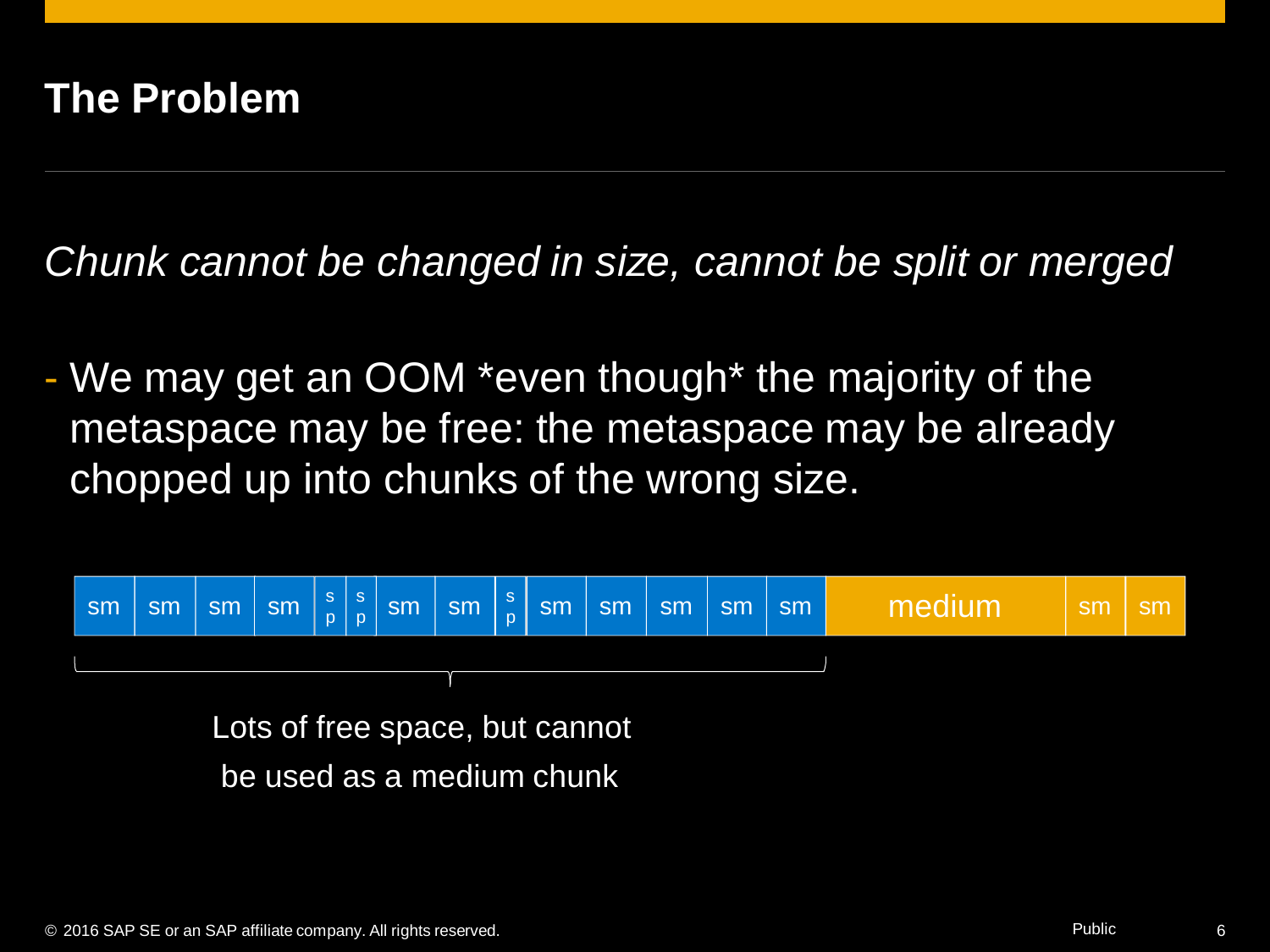Example: Lots of class loaders, each loading only a few small classes. A lot of small chunks are created. Even if class loaders are unloaded, the small chunks remain – free, but unavailable to form a medium chunk.

Effectively, once allocated chunks are "locked in" into their size.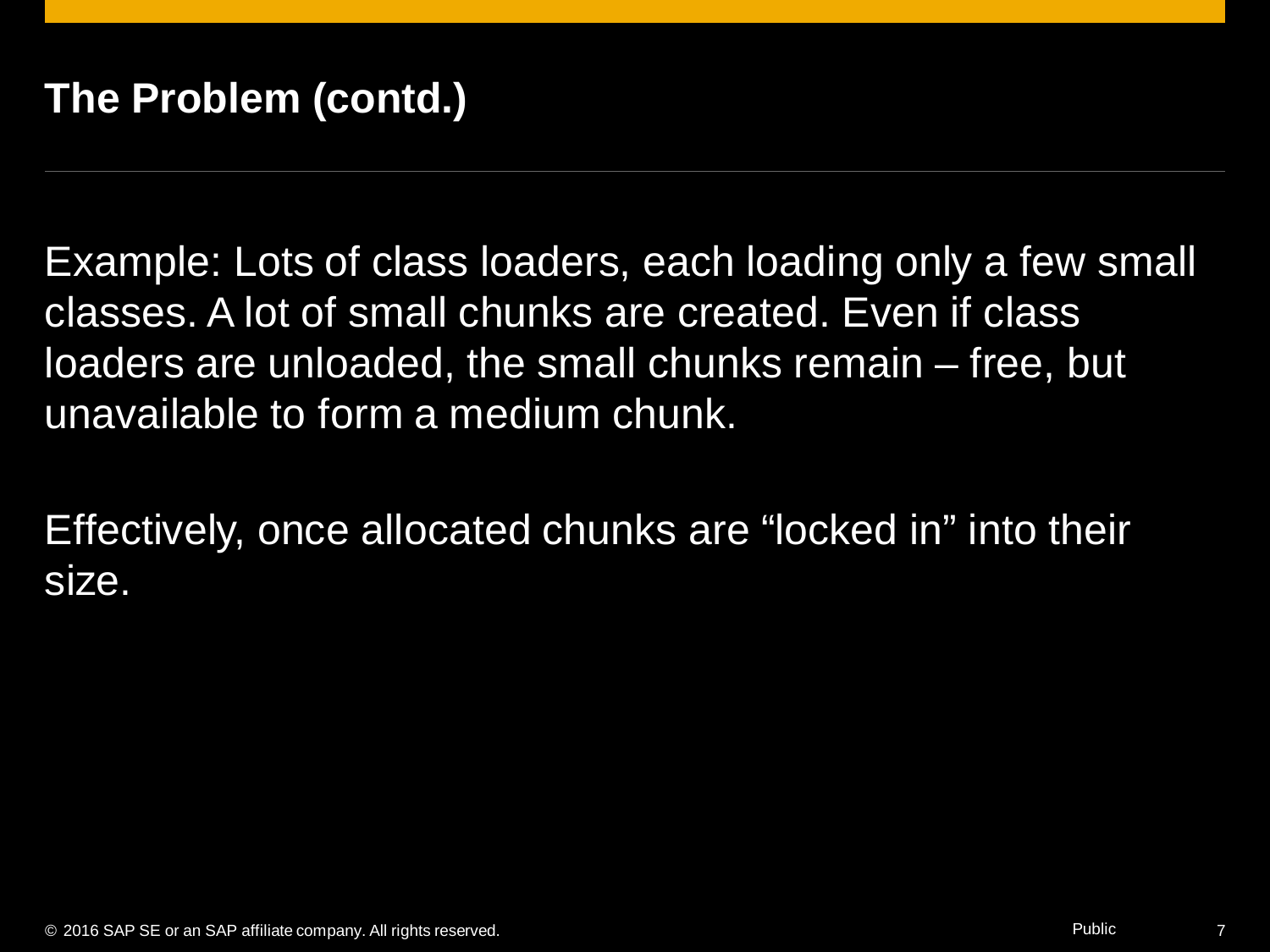## **Chunk Allocation (with coalescation patch)**

- Chunks are aligned at chunk-size boundaries (except humongous)
- Chunks can be merged and split

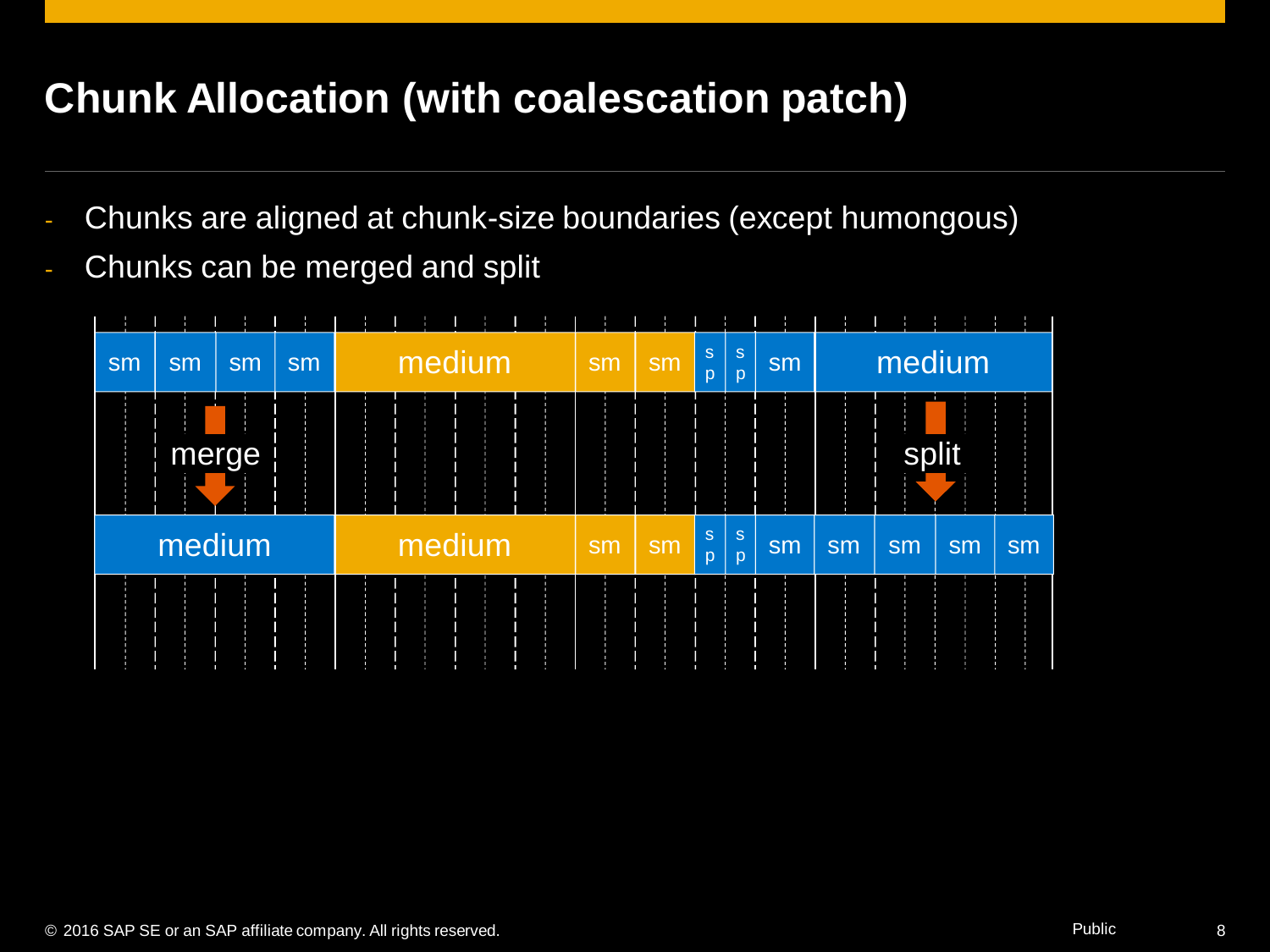#### **Are-neighbors-free check**

- Before merging chunks, we need to check if neighboring chunks are free
- We use a bitmap to store in-use information for each smallest-chunk-sized range



Chunks are aligned to chunk size, and medium chunks are x32/x64 smallestchunk-size => it is very cheap to check for a potential medium chunk sized merger: just a 32/64bit load & compare with zero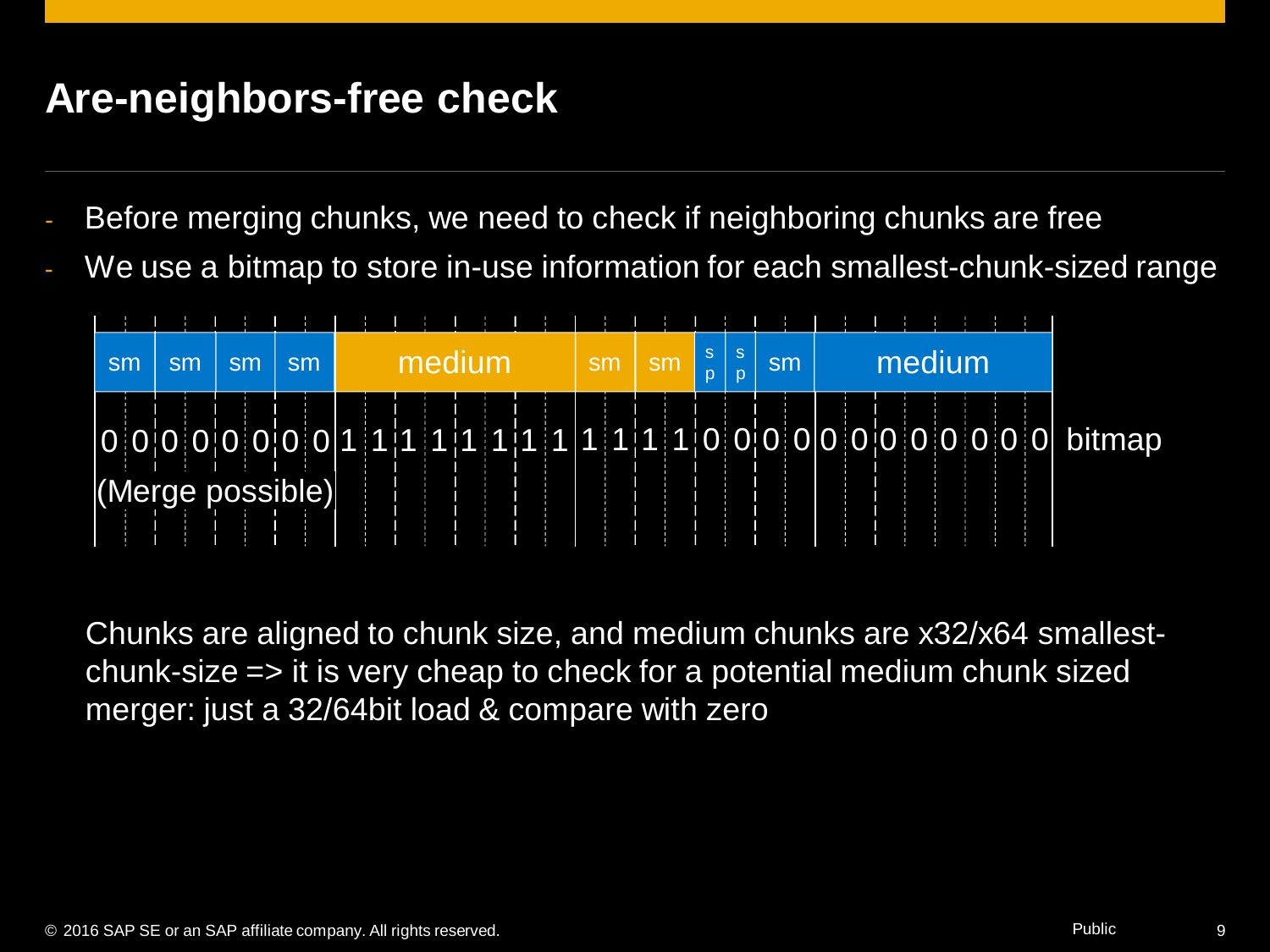# **Chunk Merge**

- Chunk merge happens proactively, when a chunk is returned to the free list
	- For the medium-sized-chunk range the freed chunk is part of do:
		- Check if all neighbors are free (via bitmap)
		- Yes: Remove neighbors from freelist, form new medium sized chunk, add it to freelist
- Repeat this for a potential specialized-chunks to small-chunk merger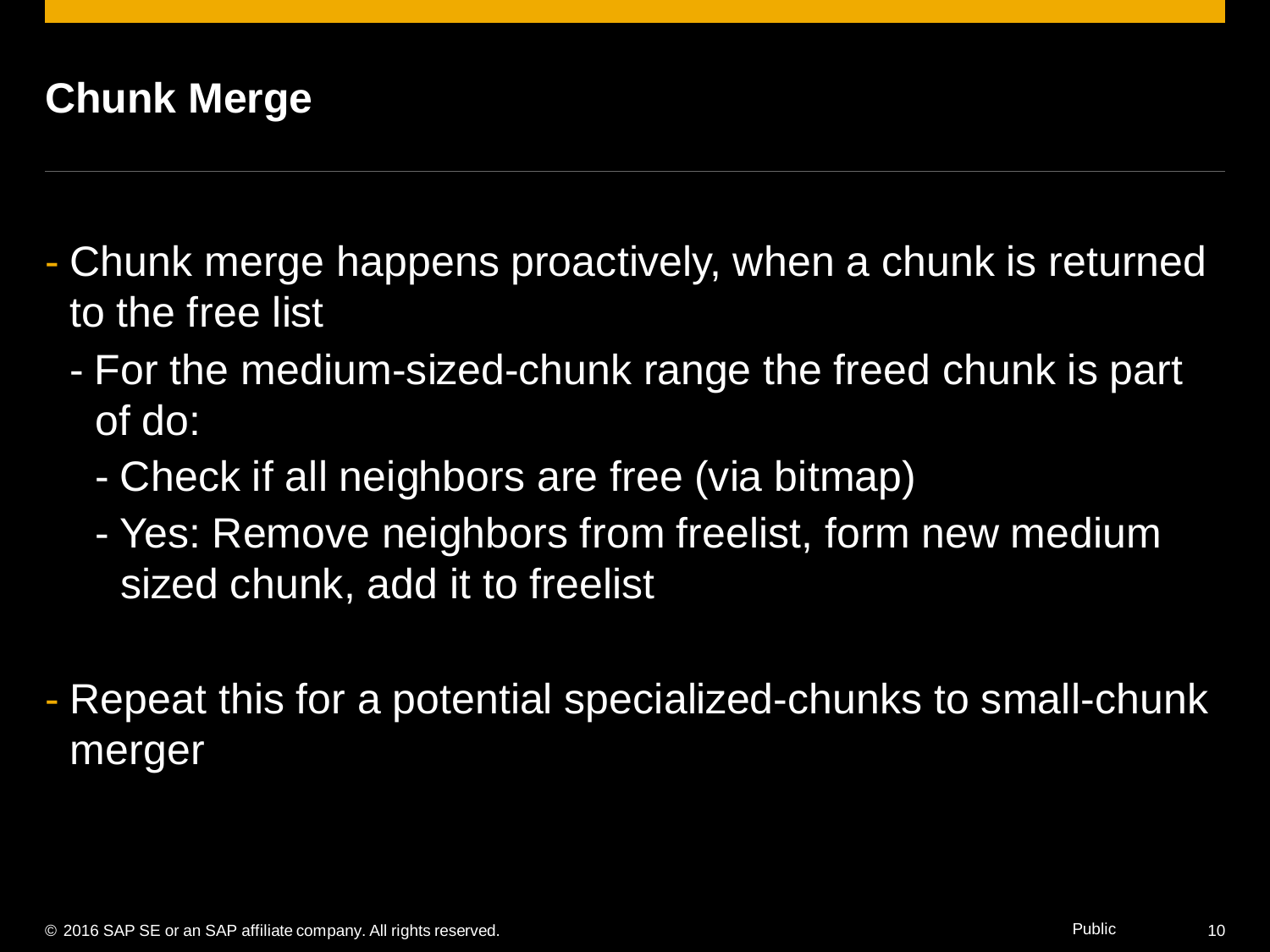# **Chunk Split**

- Chunk split happens when needed: we have only large chunks, but need a small chunk
	- Remove large chunk from freelist
	- Split it into n smaller ones.
	- Return n-1 chunks to freelist
	- Return one chunk to caller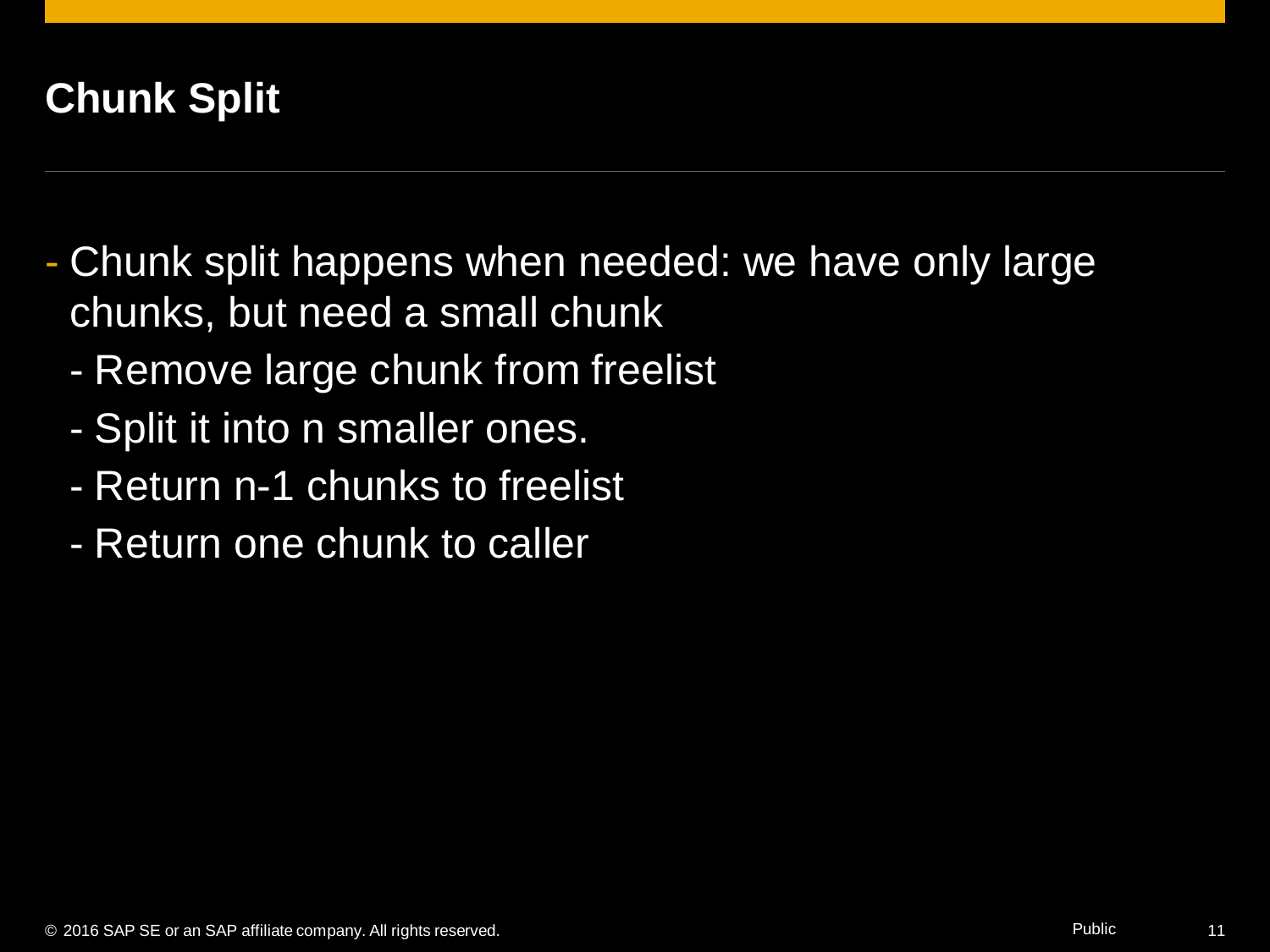#### **Humongous chunks are special…**

Humongous chunks may straddle merge boundaries – merge not possible even if all chunks are free..



Hence, to find prospective merging boundaries, we need a cheap way to find out if at a given point a chunk starts. We use a second bitmap for that (1 for "chunk starts here")

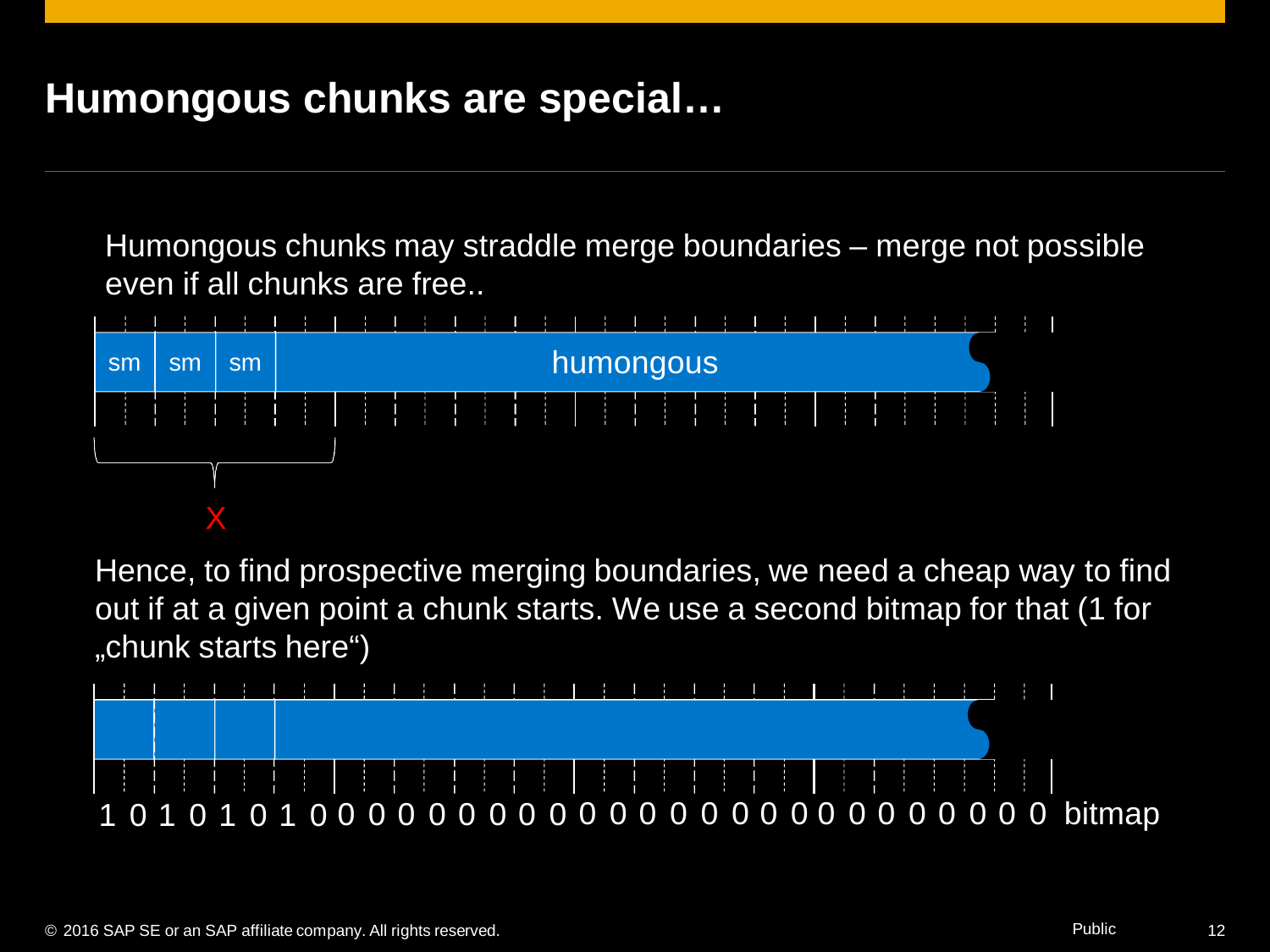

Humongous chunks are not aligned to their chunk size (impossible to do) but still share the same space with "normal" chunks.

They need a lot of special treatment.

Alternative: Lets humongous chunk live at the end of a virtual space node? (We did not do this in the SAP JVM, too many changes, but maybe possible in the OpenJDK?)

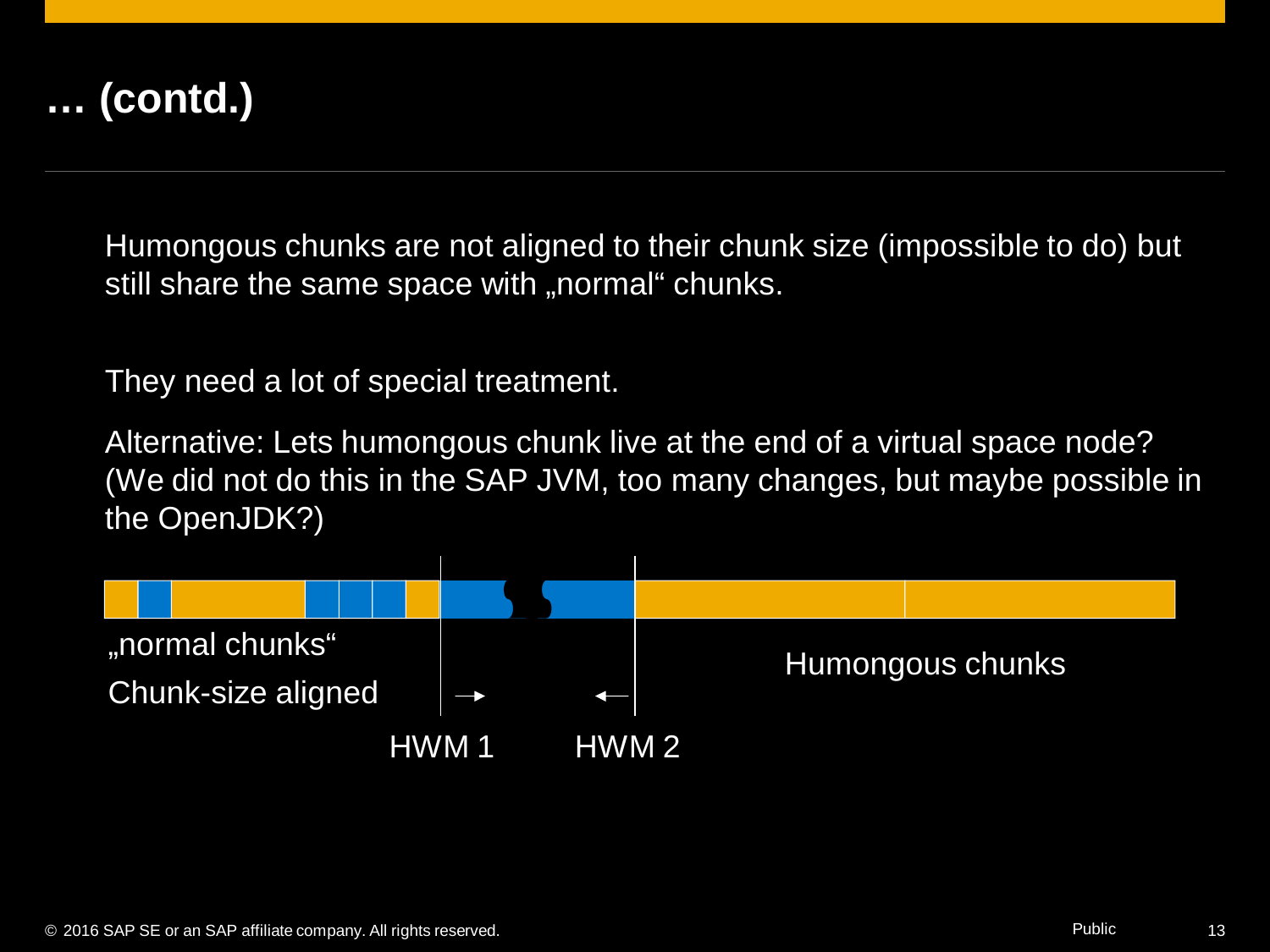**Example program: loads many small classes in many small classloaders, unloads them, then loads large classes.**

**Ran with CompressedClassSpaceSize=10M**

**No patch: OOM (class space) after loading ~ 1000 large classes, only 40% of class metaspace used, 60% of chunks in freelist**

**With patch: OOM (class space) after loading ~ 3000 large classes, class metaspace mostly used, no chunks in freelist at OOM**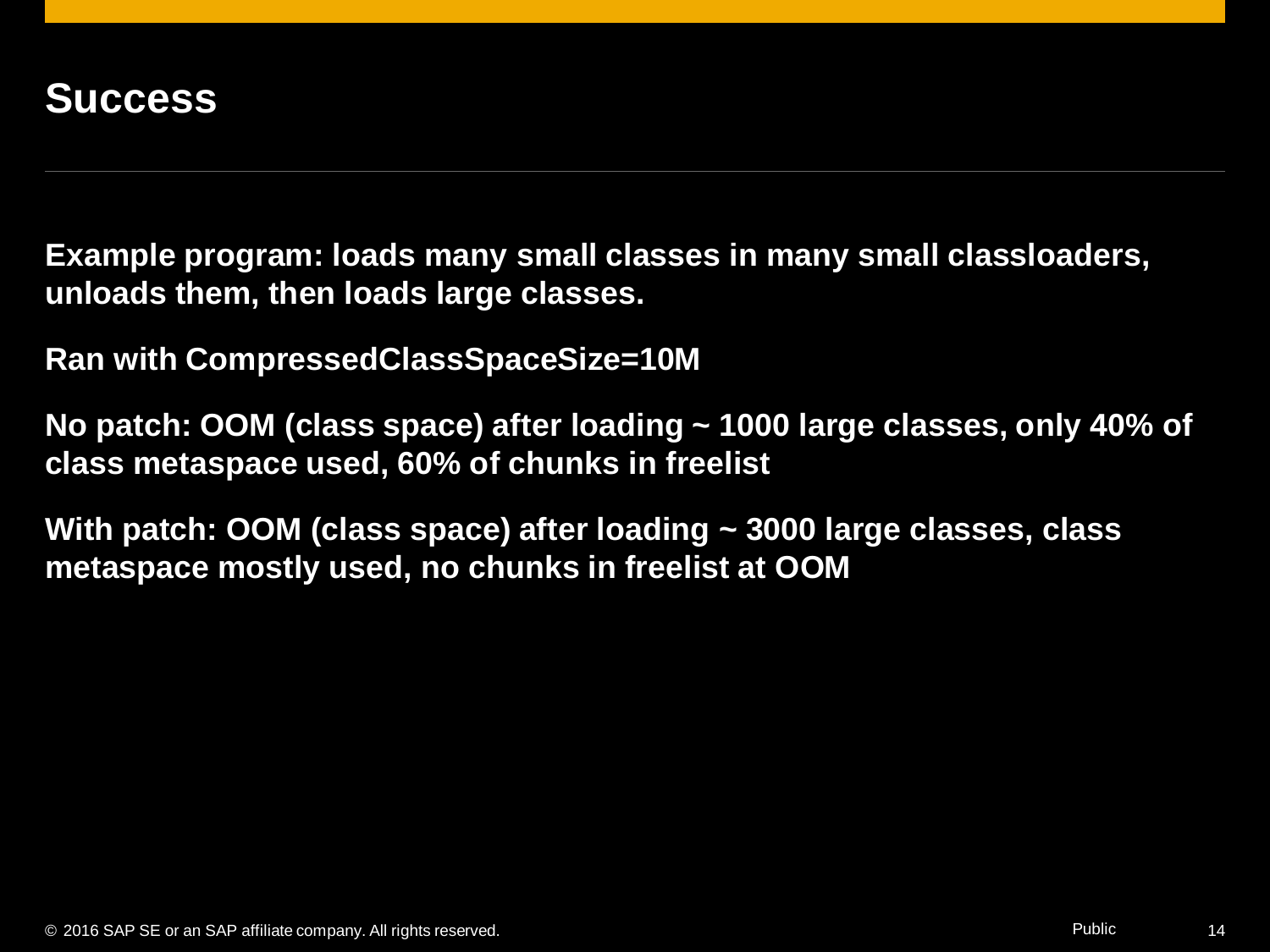## **Using Metaspace Coalescation in the SAP JVM**

#### **Switches:**

- **-XX:[+-]CoalesceMetaspace**
- **-XX:VerifyMetaspaceEveryNth=<0…n>: Debug switch run a verification every n allocation requests. 0 = deactivated (default), n>0 = every nth request**
- **-XX:[+-]PrintMetaspaceStatisticOnOutOfMemoryError: print a metaspace statistic if an OOME (metaspace related) happens to stderr.**
- **-XX:[+-]PrintMetaspaceMapOnOutOfMemoryError: print an ascii-art metaspace map if an OOME (metaspace related) happens to stderr.**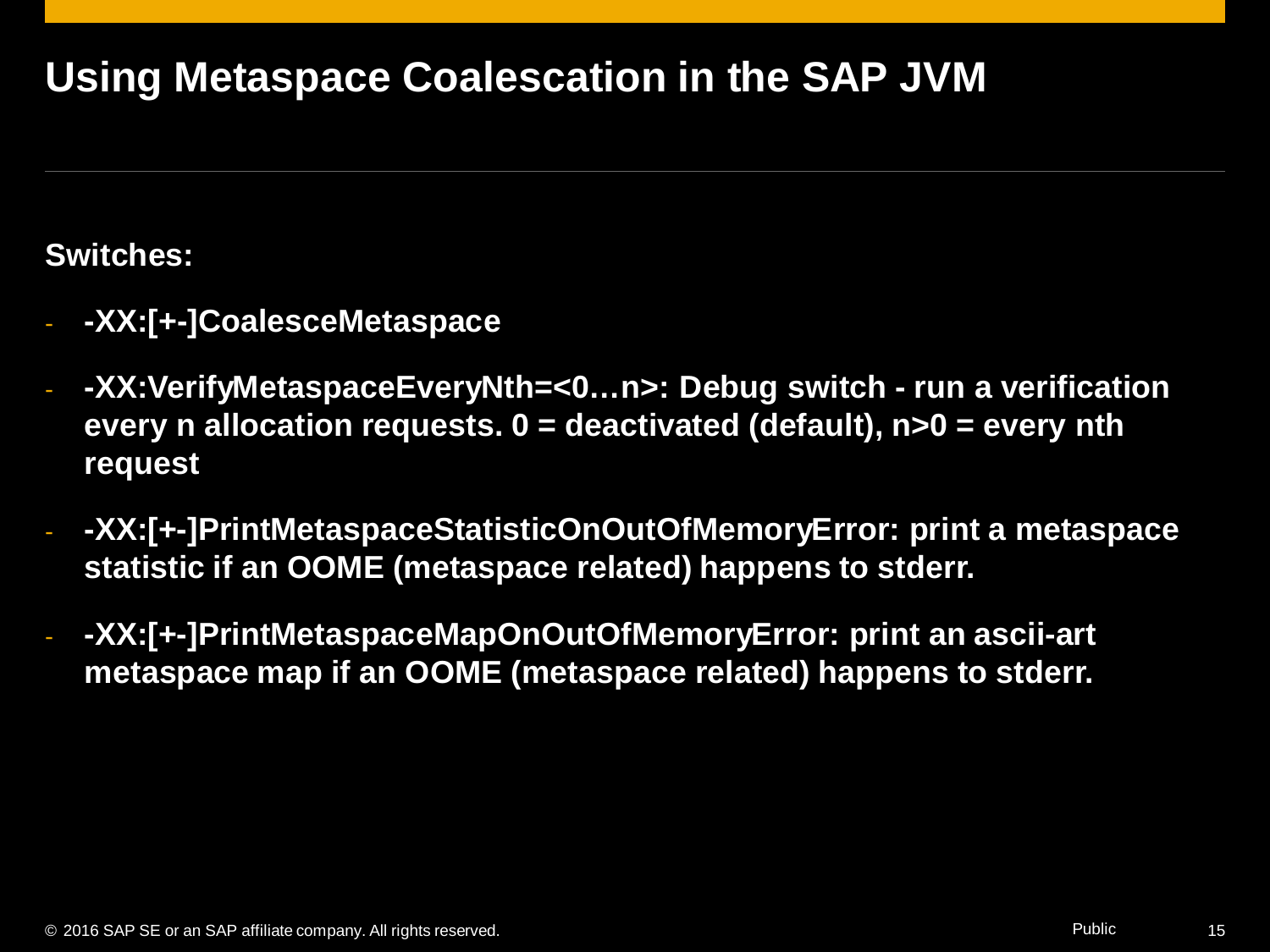### **Contribute to OpenJDK?**

#### **Draft for JEP: <https://bugs.openjdk.java.net/browse/JDK-8166690>**

#### **Currently waiting for input from community.**